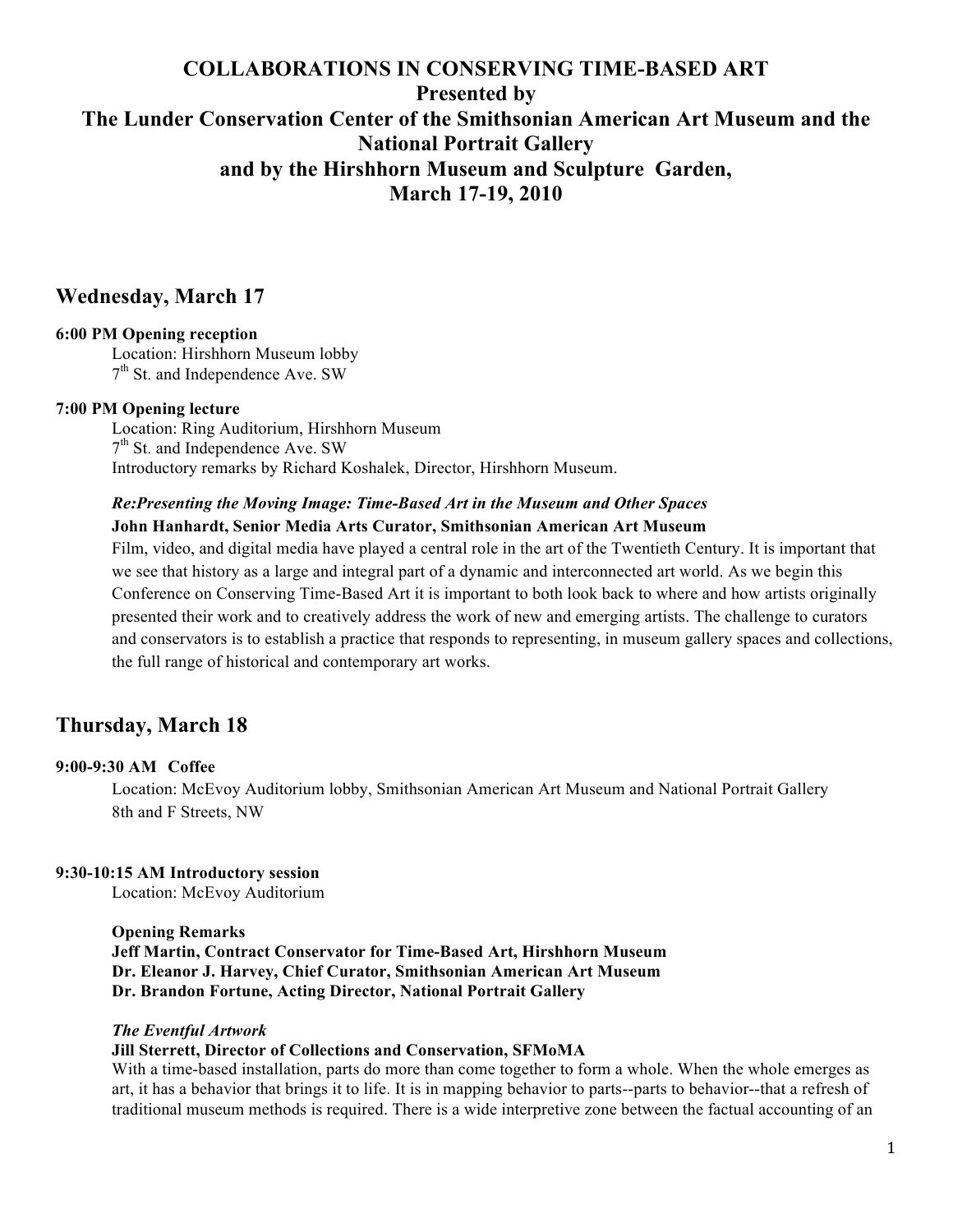artwork and its realization in an exhibition, and within this zone the art is best served by broad-based, expert collaborations. What kind of collaborations are we actually creating? Are we being sufficiently open-minded and self-critical as we form new partnerships? Are our efforts serving the unique challenges of each artwork?

#### **10:30 – Noon Session I**

Location: McEvoy Auditorium *Collaborative Work in Conserving Time-Based Works at MoMA* **Glenn Wharton, MoMA**

There are approximately two thousand video, performance, and computer-based works at MoMA. Conserving this time-based collection requires broad technical knowledge, a range of specialized skills, and a core understanding of conservation principles as they apply to new artforms. This presentation will provide an overview of the policies and procedures in place to help insure the future of these works, with a focus on the collaborative nature of their implementation.

#### *Strategies and Challenges in Caring for Digital Moving Images and Sound* **Chris Lacinak, Founder and President, Audiovisual Preservation Solutions**

Digital file-based audiovisual content is pervasive. The decisive shift from analog physical media to file has created new challenges for accessioning and managing time-based content for preservation and access. Chris will discuss these overarching strategies and challenges, and provide examples of how these challenges have been navigated in his collaborations with MoMA, NYU and other organizations.

## **12:00-1:30 PM Lunch break**

Location: Kogod Courtyard at the Smithsonian American Art Museum and National Portrait Gallery Note: Participants can buy from the café or bring their own food; there are a number of restaurants in the vicinity. A section of the courtyard will be reserved for colloquium participants—we hope you will take this opportunity to continue discussion and debate.

## **1:30 - 3:00 PM Session II**

#### Location: McEvoy Auditorium

## *Modeling the Team Approach while Caring for Time-Based Media at the IMA*

## **Richard McCoy, Associate Conservator of Objects & Variable Art , Indianapolis Museum of Art**

Richard McCoy is Assistant Conservator of Objects at the Indianapolis Museum of Art, where he conserves artworks across all areas of the collection. McCoy's research extends beyond the technology and structure of artworks to include artistic intent and execution as it relates to the preservation of contemporary art. He will be discussing the IMA's team-based work in conserving time-based art works in the museum's collection.

# *Conservation of Video Art in The Netherlands*

## **Ivo van Stiphout, artist/audiovisual specialist**

Ivo van Stiphout is an artist and audiovisual specialist who has worked in the preservation of video art since the early 1990s. He will talk about the ongoing projects in the Netherlands to conserve this type of art.

## **3:00 - 3:15 Break**

## **3:15 – 4:45 Session III**

Location: McEvoy Auditorium

#### *Case Study: Paul Sharits' SHUTTER INTERFACE* **Andrew Lampert, archivist, Anthology Film Archives**

# **John Passmore, archivist, Anthology Film Archives**

SHUTTER INTERFACE (1975) by Paul Sharits is a 4-projector "locational" installation work that was restored by Anthology Film Archives in 2009. After re-premiering at Greene Naftali Gallery in New York City the piece has received numerous accolades and much renewed interest. Anthology and Greene Naftali have collaboratively created an edition of this work so that it can be exhibited and acquired by other institutions; it was acquired by the Hirshhorn Museum in 2010 and will be on view during the colloquium. In this presentation, archivists Andrew